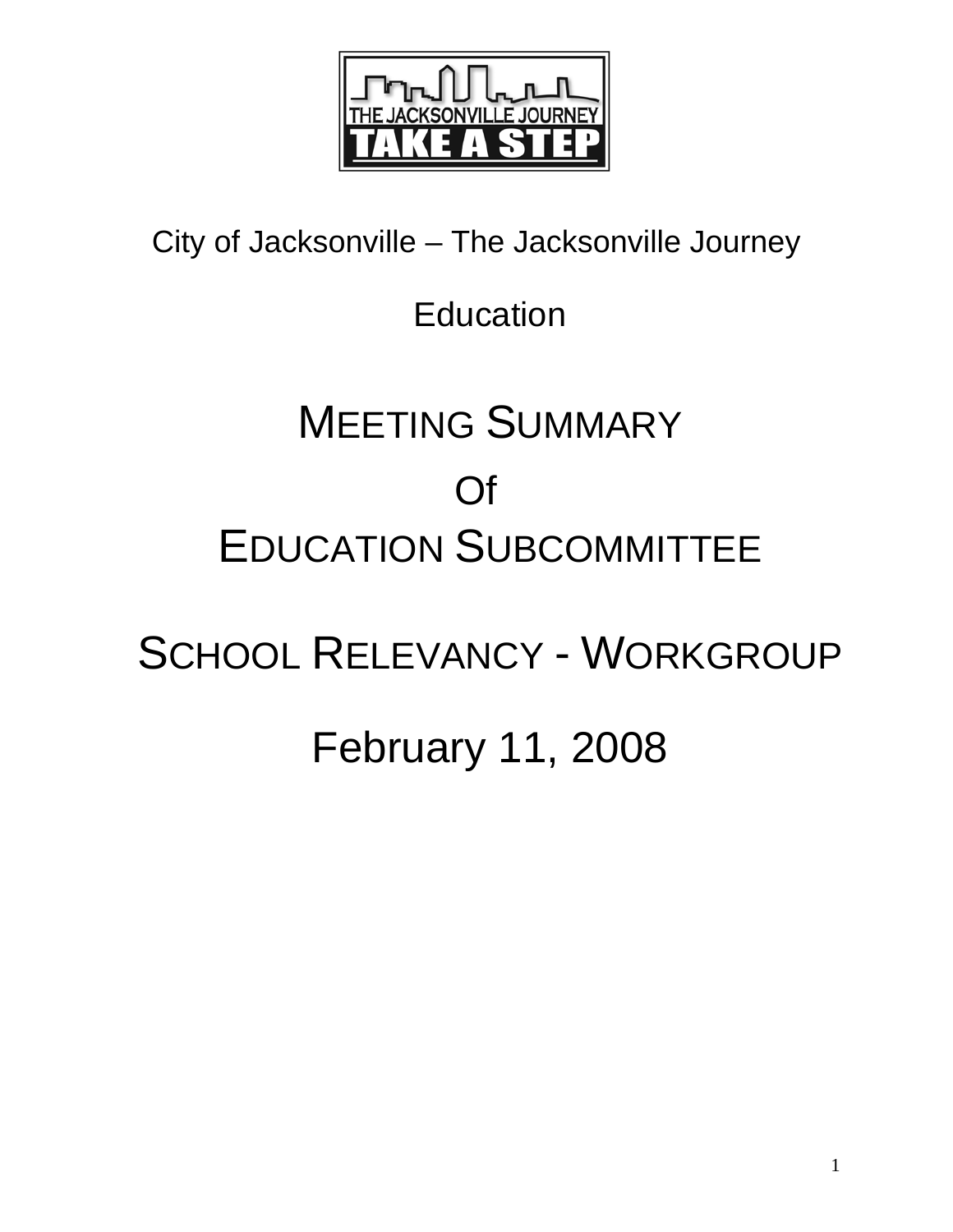The Jacksonville Journey –

Education Subcommittee

Education Relevance Workgroup

February 11, 2008

12:00 Noon

PROCEEDINGS before the Jacksonville Journey – Education Subcommittee, Education Relevance Workgroup taken on Monday, February 11, 2008, Edward Ball Building,  $8^{th}$  Floor, Room 825 – 214 N. Hogan Street, Jacksonville, Duval County, Florida commencing at approximately 12:00 Noon

> Education Relevance Workgroup Terrie Brady, Chair Tom Majdanics, Member John Fletcher, Member Gerlieve Oliver, Member Michael Edwards, Member Robert Lee, Member Linda Lanier, Member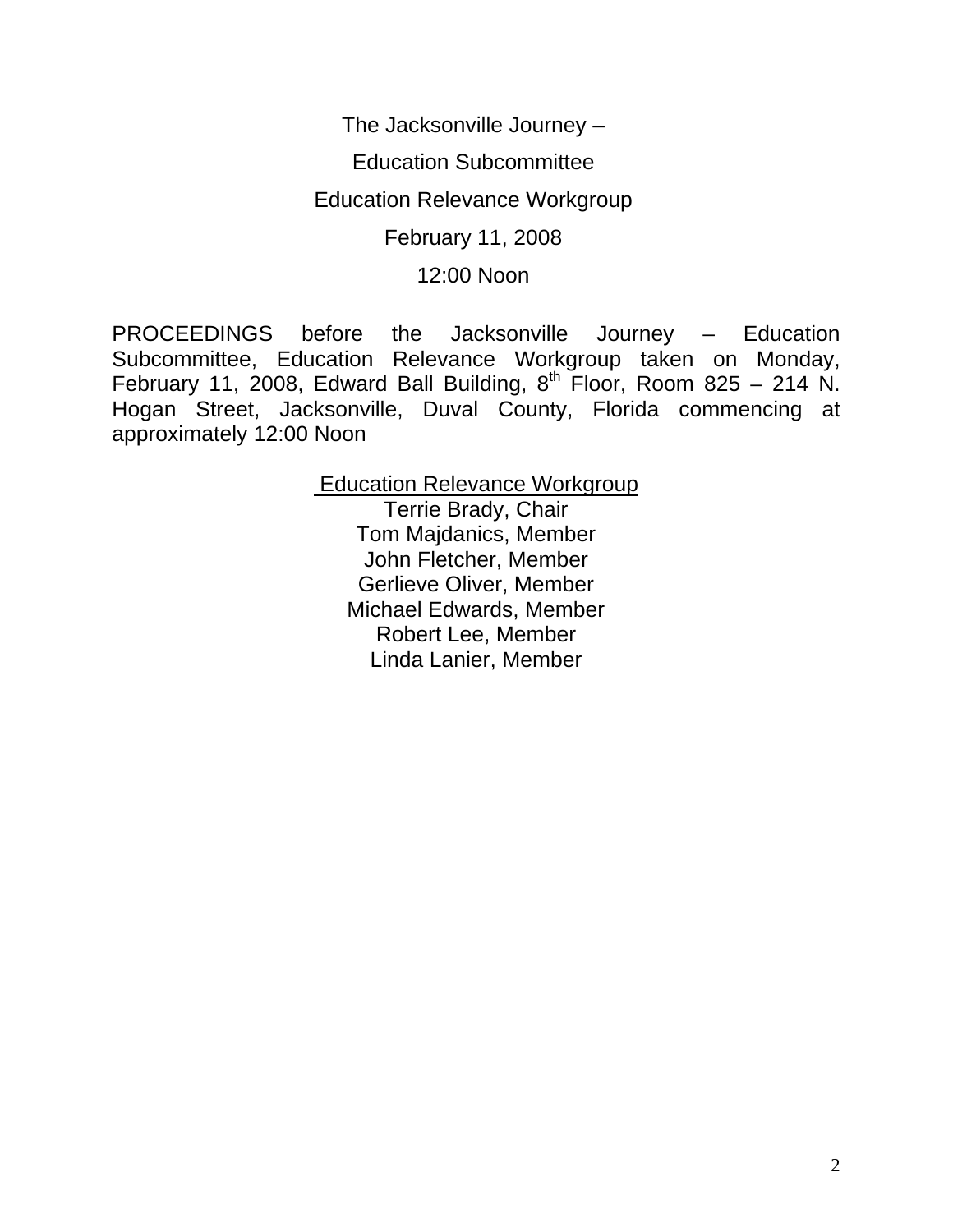#### **APPEARANCES**

#### **COMMITTEE CHAIRS & MEMBERS:**

TERRIE BRADY, Chair TOM MAJDANICS, Member MICHAEL EDWARDS, Member ROBERT LEE, Member LINDA LANIER, Member

#### **ABSENTEE MEMBERS:**

JOHN FLETCHER, Member GERLIEVE OLIVER, Member

**STAFF:**  GLORIA F. BLAKE

#### **OTHERS PRESENT:**

SENATOR BETTY HOLZENDORF ANNA BRADLEY KATHY GRAW VICKI BURKE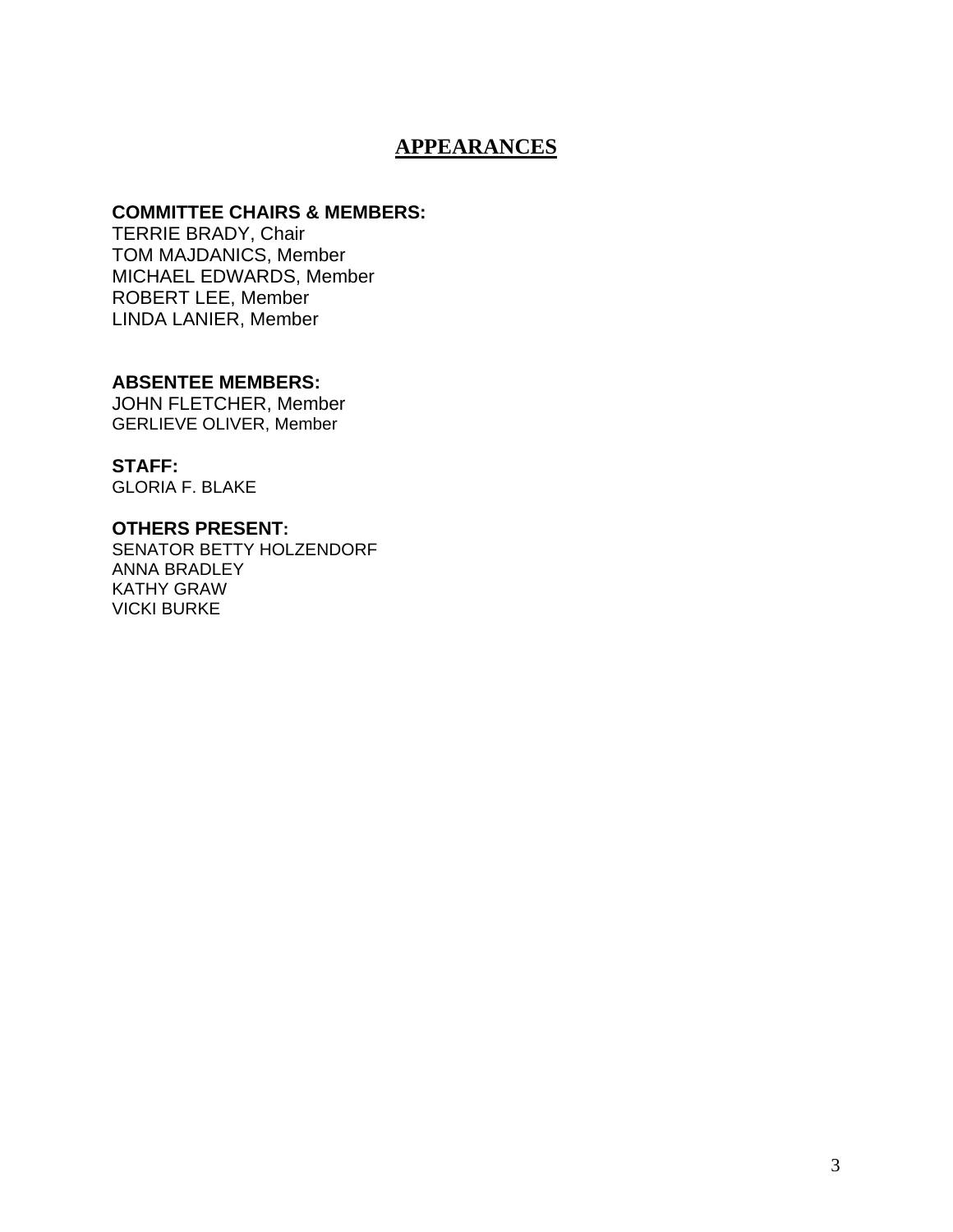#### **PROCEEDINGS**

February 11, 2008

Education Sub-Committee, Education Relevance Workgroup 12:00 p.m.

**Call to Order and Comments.** The meeting began at approximately 12:00 Noon

#### **1. Presentation**

The Chairman welcomed all in attendance. She then informed the committee of the guest that was to give the presentation today, the Guidance Counselors from Duval County School Board.

While waiting on their arrival the following items were discussed:

- Numbers to be quantified for the Career Academy
- On February  $20<sup>th</sup>$ , all of the presentations will be reviewed.
- We must quantify cost and new programs

The Chairman introduced Mr. Jonathan Brice; he spoke to the Drop-Out Prevention group. He is in charge of several programs: the Drop Back In Program; the Career Academy; Extended Accelerate Program and many other programs for the District.

Mr. Brice informed the committee that one of the concerns the Superintendent has is providing students with additional pathways to success. It is believed that expanding Alternative Learning Center's (ALC) concept will provide and opportunity to do that. There are two things that the district already has in place that will not cost additional money.

- 1. 165 buildings
- 2. Instructional software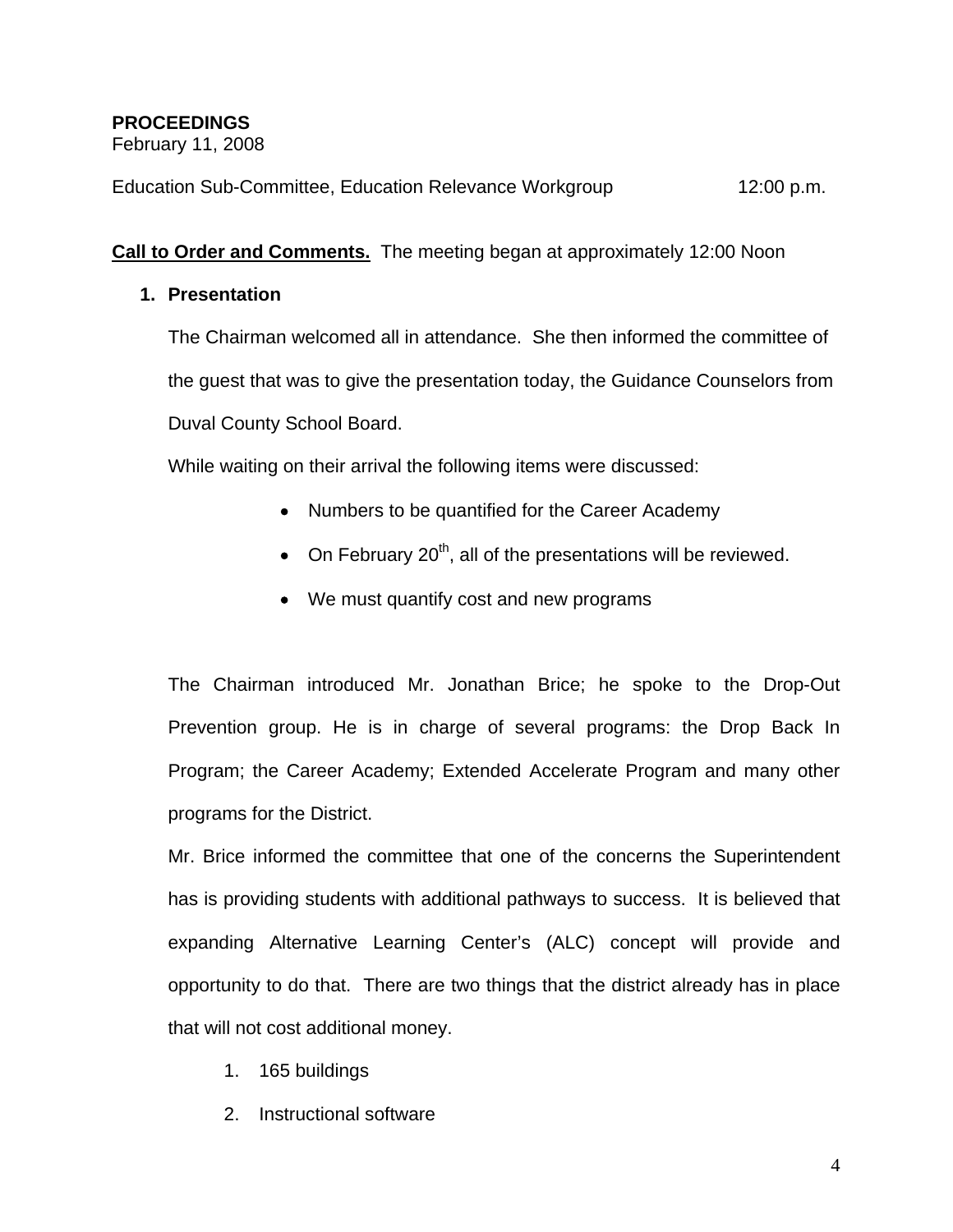The only cost for these programs would be to provide supervision. The expanded Alternative Learning Centers will be implemented in 14 comprehensive high schools geographically located throughout the district. The program will operate in the evening from 4:00 p. m. until 7:00 p.m. and will focus on students recovering credits and earning initial credits in order to earn a standard diploma or a GED.

Currently this program is running at Andrew Jackson High School and Nathan B. Forrest High School. The goal is to branch out to 14 additional campuses.

Mr. Brice referred to Appendix A, a list of the targeted schools for the program. Phase I would include 8 schools when school begins in August. \$267K in Phase II, an additional 6 schools would be on board in January. The total cost of \$534K for teachers, counselors and other staff.

#### **2. The Chairman opened the floor for questions.**

**Q = How successful have Andrew Jackson and Nathan B. Forrest Schools been with the program? How many kids are coming back and taking advantage of the program? What are your measures of success?** 

**A** = Our indicators of success are:

- 1. Student participation, are all the seats full?
- 2. Are they earning credits?
- 3. Have they earned a Standard Diploma, Certificate of Completion or GED.

5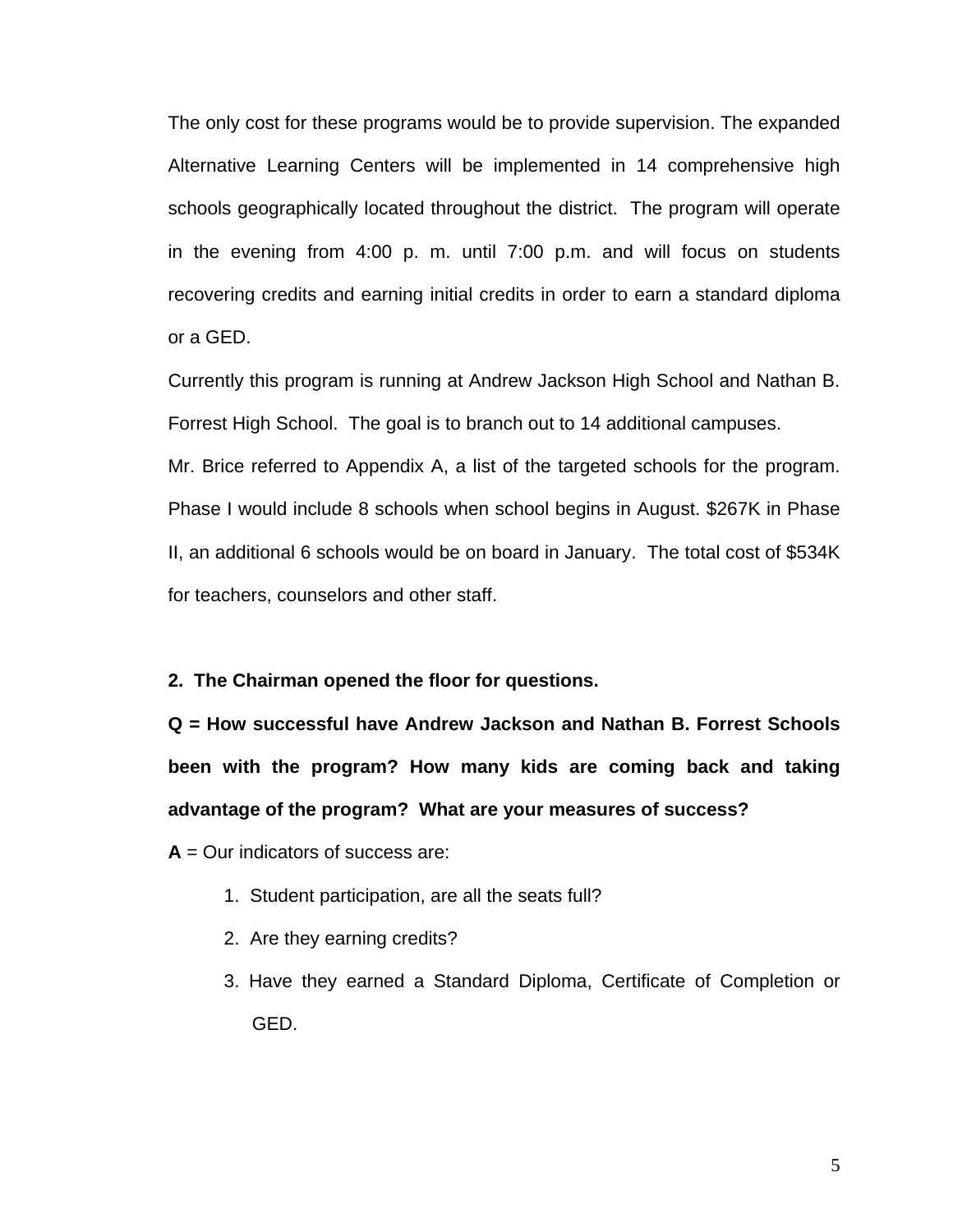**Q = Some kids don't do their work because they know they can request make up packets. Some teachers have to provide 44 packets for 44 students, this is a hardship. How can this be monitored?** 

**A =** Some abuse does take place, but we must acknowledge that all students do not learn during the set timeframes. We must provide this program to assist them.

**Comment:** It is amazing how 379 kids over the age of their grade level are still even coming to school. They are coming for some reason.

### **Q = It was stated you have the building and the software, do you have the hardware--the computers?**

 $A = Yes$ , we have the computer labs.

#### **Q = How many slots are available for the total number of schools?**

 $A =$  We build computer labs with 25 computers and two labs per building. 50 slots x the 14 schools is about 500+ slots. Once the software becomes internet based, it will open up unlimited options.

It was stated that this program has the potential to reduce the dropout rate, reduce the truancy rate, reduce the disruption in class, and help demoralized kids who are hopeless and full of despair.

Senator Betty Holzendorff was present and addressed the committee with encouraging words and support of the ALC program.

The Chairman requested the committee review the handout entitled "DCPS Career Academies" numerical statistics were reviewed and discussed.